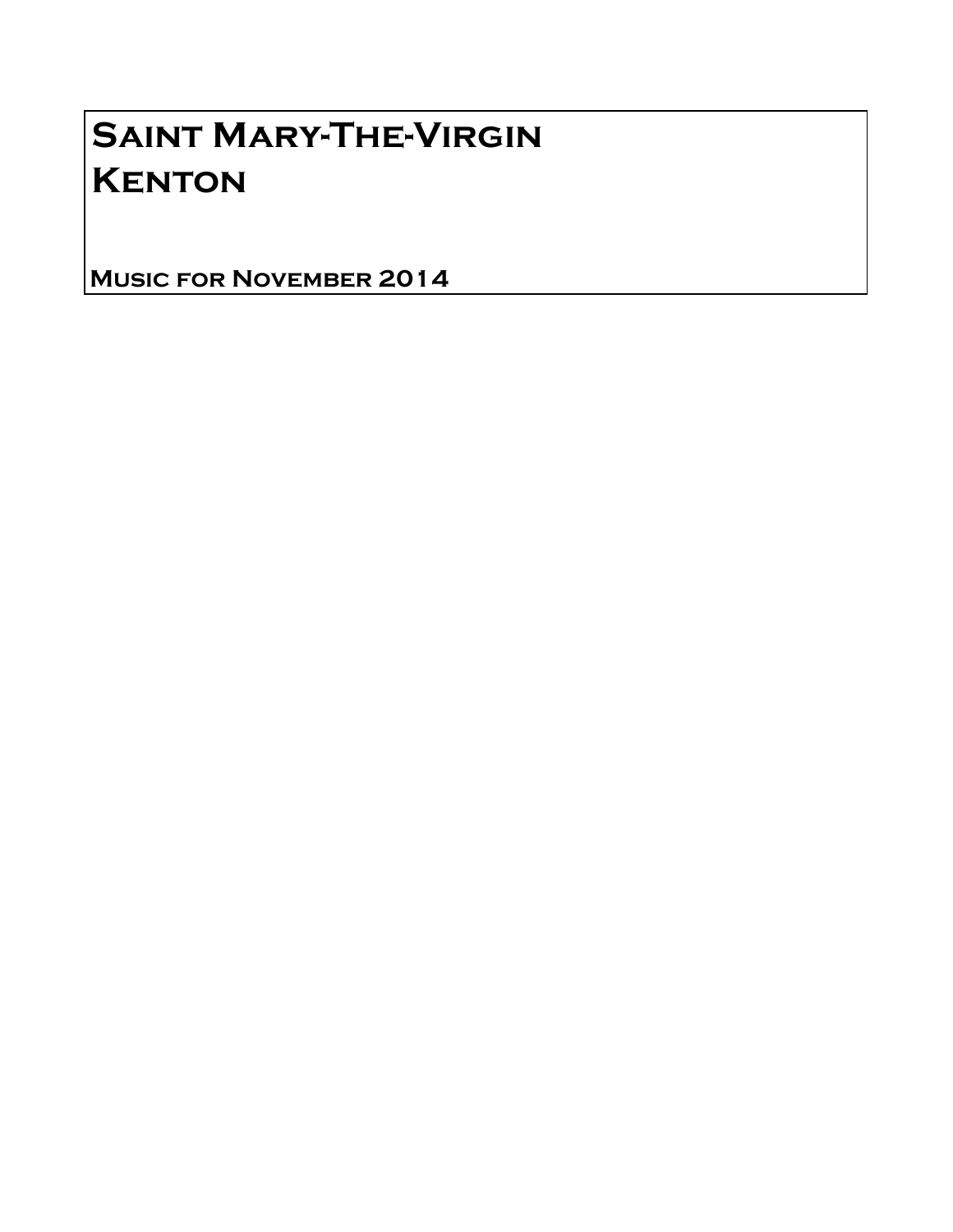## **2nd November All Saints' Sunday**

| Introit<br><b>Responsorial Psalm</b><br>Gradual<br>Offertory<br>Communion<br>Recessional | 478<br>Page<br>372<br>197<br>305<br>381                                                         | Ye Watchers and ye holy ones<br>Second setting<br>He who would valiant be<br>For all the Saints<br>Soul of my Saviour<br>Jerusalem the golden                                                                    |
|------------------------------------------------------------------------------------------|-------------------------------------------------------------------------------------------------|------------------------------------------------------------------------------------------------------------------------------------------------------------------------------------------------------------------|
|                                                                                          | Setting                                                                                         | Mass of St Gregory &<br>Lourdes Gloria II                                                                                                                                                                        |
|                                                                                          | At communion                                                                                    | Blessed are the pure in heart                                                                                                                                                                                    |
| 3rd November                                                                             | <b>All Souls' Day</b>                                                                           |                                                                                                                                                                                                                  |
| Introit<br><b>Responsorial Psalm</b><br>Gradual<br>Offertory<br>Communion<br>Recessional | 396<br>Page 220<br>459<br>376<br>329 (ii)<br>120<br>Setting                                     | Let saints on earth<br>The Lord's my shepherd<br>I heard the voice of Jesus say<br>Jesu, Son of Mary<br>Thine be the glory<br>Martin Shaw, no Gloria                                                             |
|                                                                                          | At communion                                                                                    | God be in my head NEH328                                                                                                                                                                                         |
| <b>9th November</b>                                                                      |                                                                                                 | <b>Remembrance Sunday Requiem</b>                                                                                                                                                                                |
| Introit<br><b>Responsorial Psalm</b><br>Gradual<br>Offertory<br>Communion<br>Recessional | <b>CH528</b><br>CH158<br><b>CH581</b><br><b>CH72</b><br><b>CH286</b><br>Setting<br>At communion | O God, our help in ages past<br>Father, hear the prayer we offer<br>Onward, Christian soldiers<br>Be still, for the presence of the Lord<br>I vow to thee, my country<br>Merbecke, No Gloria<br>Prayer for peace |
|                                                                                          |                                                                                                 |                                                                                                                                                                                                                  |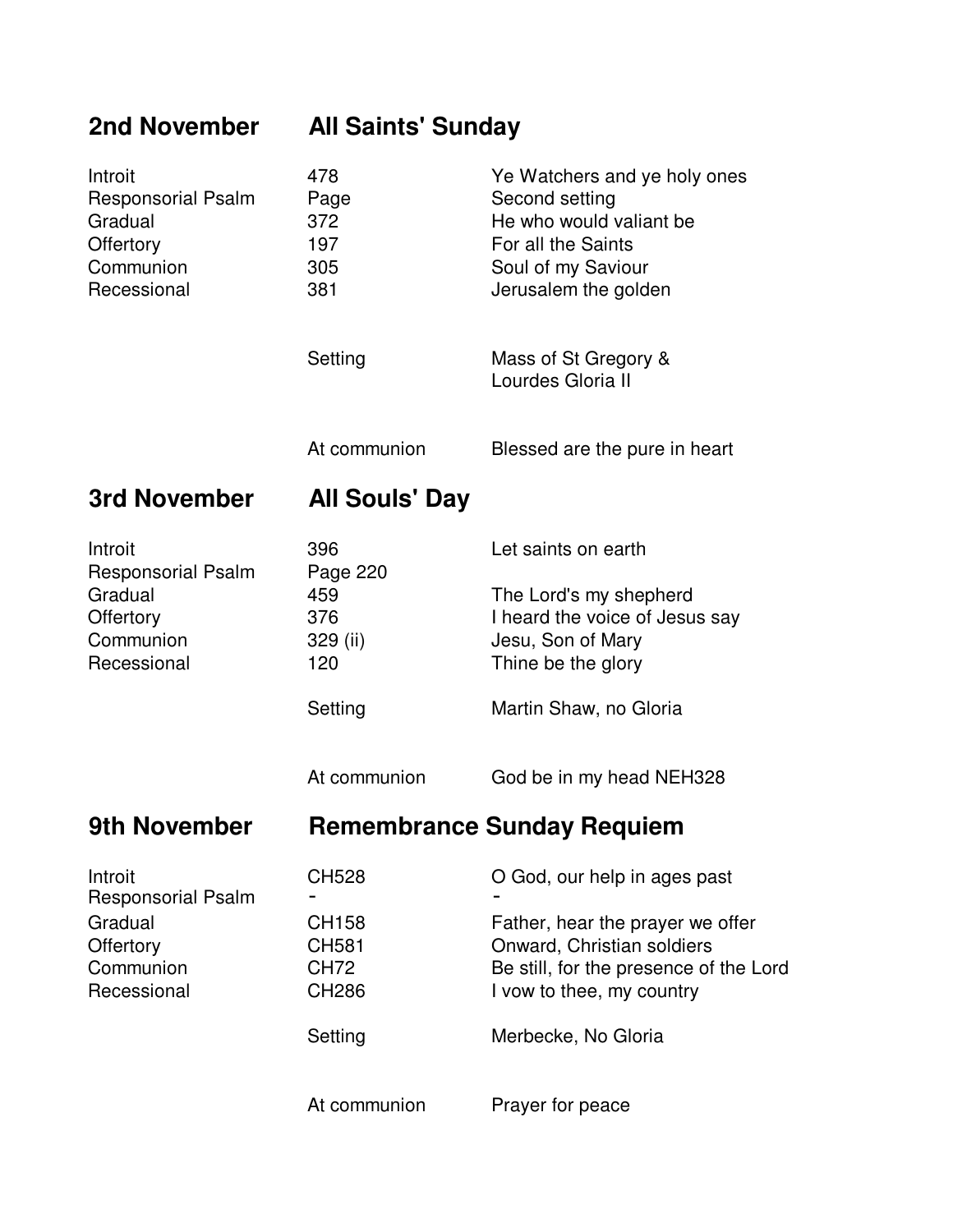## **16th November Ordinary Time XXXIII**

| Introit<br><b>Responsorial Psalm</b><br>Gradual<br>Offertory<br>Communion<br>Recessional        | 336<br>Page 92<br>431<br>401<br>297<br>456   | Angel voices, ever singing<br>Second setting<br>O thou who camest from above<br>Light's abode, celestial Salem<br>Living Lord<br>Teach me, my God and King |
|-------------------------------------------------------------------------------------------------|----------------------------------------------|------------------------------------------------------------------------------------------------------------------------------------------------------------|
|                                                                                                 | Setting                                      | <b>Belmont Mass</b>                                                                                                                                        |
|                                                                                                 | At communion                                 | Lord, thy Word has taught                                                                                                                                  |
| 23rd November                                                                                   | <b>Christ the King</b>                       |                                                                                                                                                            |
| Introit<br><b>Responsorial Psalm</b><br>Gradual<br>Offertory<br>Communion<br><b>Benediction</b> | 134<br>Page 93<br>499<br>352<br><b>SHEET</b> | The head that once was crowned with thorns<br>Thy kingdom come, O God<br>Crown him with many crowns                                                        |
|                                                                                                 | Setting                                      | Frances Bradford &<br>Lourdes Gloria I                                                                                                                     |
|                                                                                                 | At communion                                 | An upper room                                                                                                                                              |